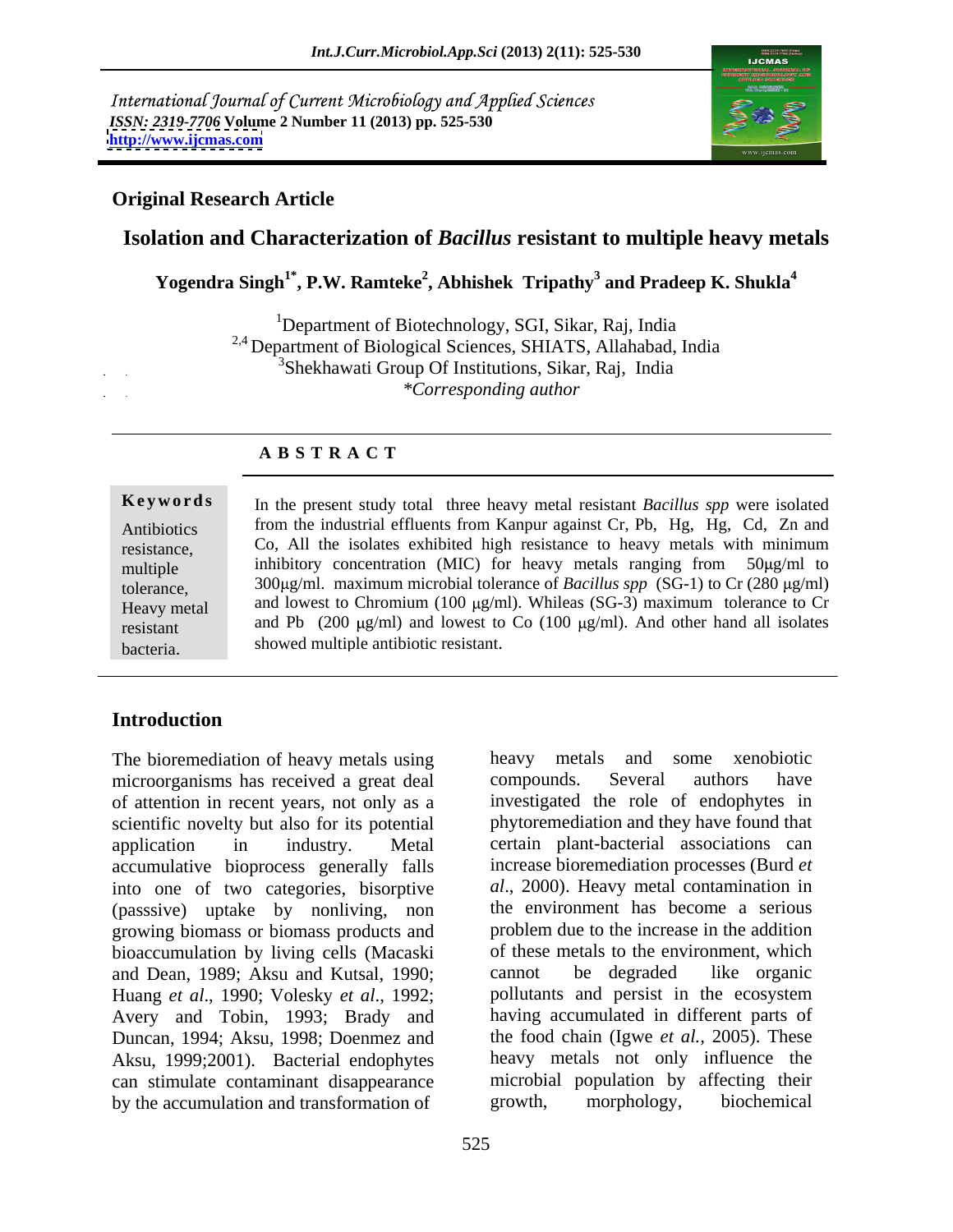activities and ultimately resulting in decreased biomass and diversity (Roane *et al.,* 2000), but also plants and animals, but the degree of toxicity varies for different organisms. Heavy metals may decrease affect the qualitative and quantitative using cultural, morphological and structure of microbial communities (Giller *et al.*, 1998). **example 3** described in Bergey's manual of

Some metals such as Zn, Cu, Ni and Cr are 1994) and stored at 4<sup>o</sup>C on slants and essential or beneficial micronutrients for maintained through sub-culturing. The plants, animals and microorganisms, whereas others, such as Cd, Hg and Pb have no known biological and/or Proskauer, Citrate, oxidase test, catalase physiological functions. However, all test, H2S production and starch hydrolysis these metals could be toxic at relative low as per the standard methods ( Cappuccino concentrations (Gadd, 1992). When exposed to moderate heavy metal concentrations, soil microorganisms were found to be very sensitive (Giller *et al.*, (Cervantes *et al.*, 1986)<br>1998). Several studies have shown that metals adversely influence The selected bacterial strains were tested microorganisms (Shi *et al*., 2002), for their resistance to heavy metals by agar affecting their growth, morphology and dilution method. Freshly prepared agar activities (Baath *et al*., 1998; Lakzian *et*  plates were amended with varioussoluble

The sampling area was from the industrial effluents from Kanpur U.P. India, Samples incubating<br>was collected in sterile plastic bottles A for 24-48h. was collected in sterile plastic bottles. A total of five samples were taken for the study. **Determination of antibiotic sensitivity** 

## **Isolation and identification of heavy**

#### **Isolation of** *Bacillus* **spp. Isolates**

The isolation of *Bacillus* spp. from soil samples, 1g of soil sample was serially diluted in sterile distilled water, 0.1 ml of<br>soil suspension from  $10^{-1}$  to  $10^{-6}$  was spreaded on the nutrient agar plate. Plates

were incubated at  $35^{\circ}$ C for 2-4 days in  ${}^{0}C$  for 2-4 days in inverted position. (Farah *et al*., 2006).

### **Identification of** *Bacillus* **spp.**

metabolic activity and diversity as well as The bacterial isolates were identified by using cultural, morphological and biochemical characteristics features described in Bergey s manual of determinative bacteriology (Holt *et al*., isolates were characterized by Gram staining, motility test, Methyl Red, Voges and Sherman, 1992).

#### **Heavy metal tolerance (Cervantes** *et al***.***,* **1986)**

*al*., 2002; Khan and Scullion, 2002). heavy metal salts namely Cr, Pb, Hg, Hg, **Materials and Methods ranging from 50 to 300 µg ml-1 were** Sample collection **Sample collection Sample collection** Cd, Zn and Co, at various concentrations inoculated with overnight grown cultures. Heavy metal tolerance was determined by the appearance of bacterial growth after incubating the plates at room temperature  $for 24-48h.$ 

# **and resistance pattern**

**metal resistant bacteria** soil suspension from  $10^{-1}$  to  $10^{-6}$  was inhibition zone given in antibiotic disc Antibiotic sensitivity and resistance of the isolated heavy metal resistant isolates were assayed according to the Kirby-Bauer disc diffusion method given by Bauer *et al*., (1996). After incubation, the organisms were classified as sensitive or resistant to an antibiotic according to the diameter of table.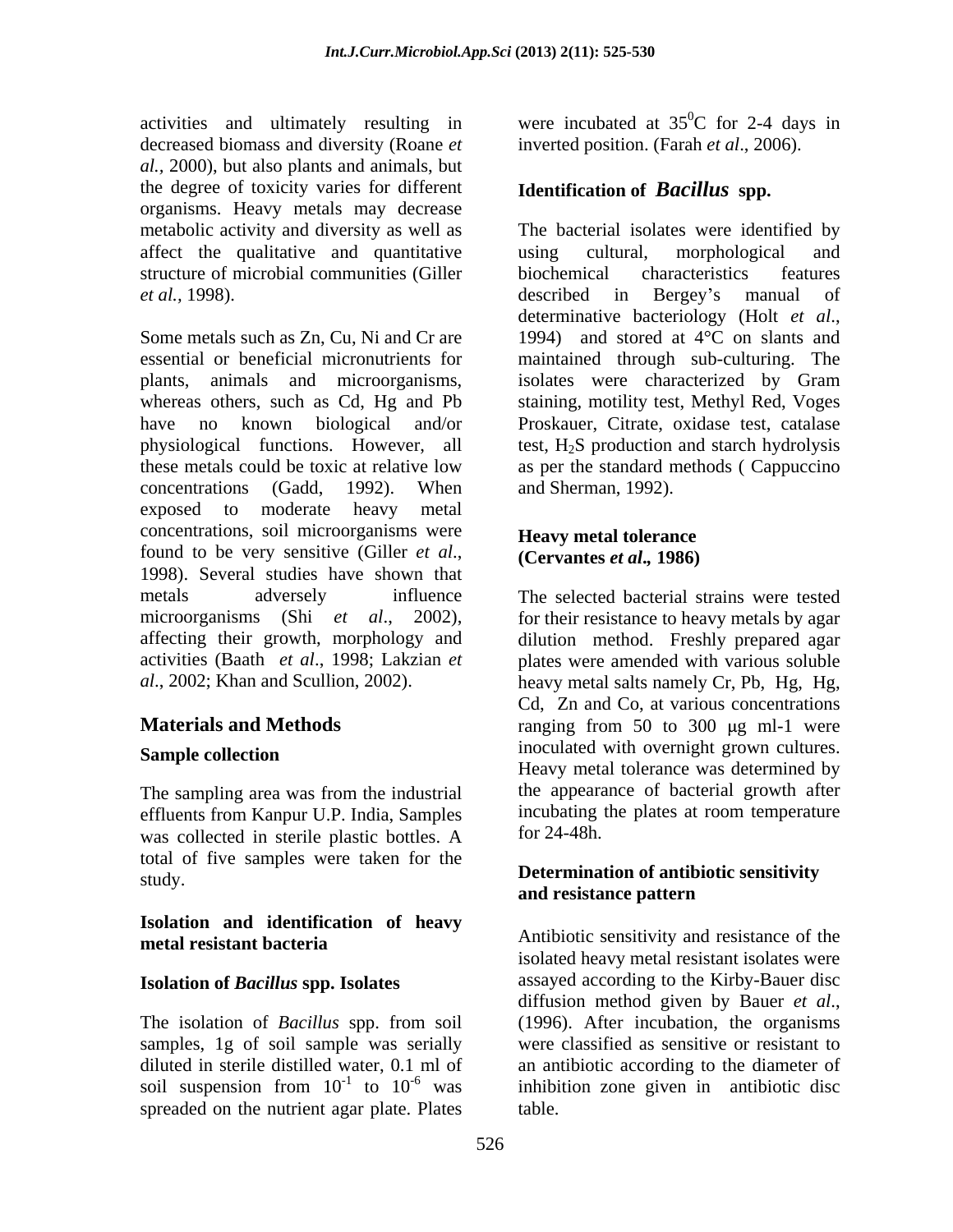| <b>Bacillus</b> | $\mathbf{u}$ | Pb                    | Hg                                           | C <sub>d</sub> | Zn  | $\sim$        |
|-----------------|--------------|-----------------------|----------------------------------------------|----------------|-----|---------------|
| <b>Isolates</b> |              |                       |                                              |                |     |               |
| $SG-1$          | 280          | $\Omega$<br>$\omega$  | $\rightarrow$ $\rightarrow$ $\sim$<br>$\sim$ | 1.7.7          | 100 | 140           |
| $SG - 2$        | 250          | 180<br>100            | 125<br>14J                                   | 150            | 100 | $\sim$ $\sim$ |
| $SG - 3$        | 200          | $\Omega$<br>$\sim$ 00 | 180<br>10V                                   | 150<br>$\sim$  | 125 | 100           |

| Table.1 Heavy metal tolerance among <i>Bacillus</i> spp. from the industrial ef<br>effluents |  |
|----------------------------------------------------------------------------------------------|--|
| T T T T T T T T<br>l India<br>from Kanpur U.F                                                |  |

**Table.2** Antibiotic sensitivity and resistant activity of heavy metal resistant *Bacillus* spp.

| <i>Bacillus Isolates</i>   Sensitive |                                                | <b>Resistant</b>           |
|--------------------------------------|------------------------------------------------|----------------------------|
| $SG-1$                               | Amikacin,                                      | Methicilin, Cotrimoxazole, |
|                                      | Gentamycin, Norfloxacin, Cefixime, Bacitracin, |                            |
|                                      | Vancomycin, Ofloxacin                          | Ampicillin,                |
|                                      |                                                | Amoxycillin, Cefalexin,    |
|                                      |                                                | Kanamycin, Tetracycline    |
| $SG - 2$                             | Norfloxacin, Ofloxacin,                        | Methicilin, Cotrimoxazole, |
|                                      | Vancomycin, Bacitracin,                        | Cefixime, Cefalexin,       |
|                                      | Amikacin,                                      | Ampicillin,                |
|                                      |                                                | Amoxycillin, Kanamycin,    |
|                                      |                                                | Tetracycline, Gentamycin,  |
|                                      |                                                | Chloramphenicol.           |
| $SG - 3$                             | Ceftriaxone, Ofloxacin,                        | Amoxycillin, Amikacin,     |
|                                      | Amikacin,                                      | Ampicillin, Cefalexin,     |
|                                      |                                                | Chloramphenicol,           |
|                                      |                                                | Kanamycin, Methicillin,    |

Three heavy metal resistant *Bacillus* spp. from Kanpur U.P. India, against multiple heavy metals. All the isolates exhibited high resistance to heavy metals with minimum inhibitory concentration (MIC)  $\frac{2}{\text{max}} \sum 2$ , and  $\sum 5$ , were resistant to for heavy metals ranging from  $50\mu\text{g/ml}$  to bacitracin,  $300\mu\text{g/ml}$ . All isolates showed multiple antibiotic resistant. Heavy Metal tolerance Test indicated highest tolerance to

**Results and Discussion** Chromium (280 µg/ml) by SG-1 no. **Isolation and identification of heavy**  SG-2 while as SG-3 also lowest to Cobalt **metals resistant bacteria** (100 µg/ml). isolates and lowest to Zink by SG-1 and  $(100 \,\mu\text{g/ml})$ .

were isolated from industrial effluents showed multiple tolerances to both heavy tolerances to heavy metal and were multi Senstive to vancomyain, ofloxacin, and Most of the isolates in the present study metals and antibiotics. It was observed that most of the metal tolerant strains (SG- 1, SG-2, and SG-3) were resistant to amoxycillin, ampicillin, amikacin, kanamycin, methicillin, gentamycin, and tetracycline whileas ceftriaxone (Table-2).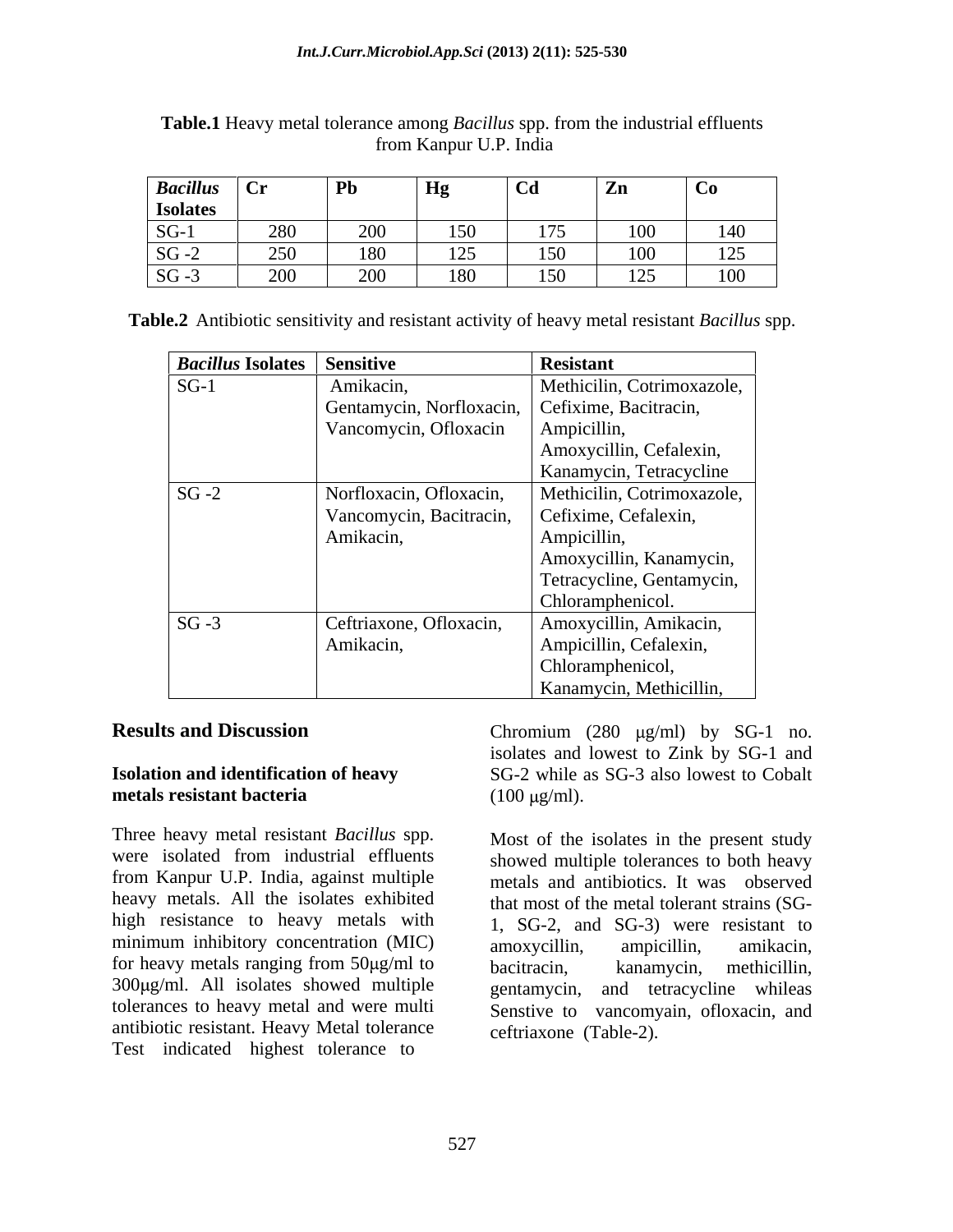The present study showed some **Acknowledgement** resemblance with the long back work of Calomiris *et al*., (1984) who found a correlation between the resistance to high Director SGI, Sikar Rajasthan India for level of  $Cu$  (II),  $Pb(II)$ ,  $Zn(II)$  and antibiotic in the bacterial species found in drinking water Vajiheh et al., (2003) also **References** studied that multiple metal resistance bacterial isolates exhibits high resistance towards a group of antibiotics.

Heavy metal resistant microorganisms play an important role in the and gram-negative bacteria present in bioremediation of heavy metal Ni-rich serpentine soil and in the contaminated soils (Ray and Ray 2009;<br>rhizosphere of Alyssum murale. Rai *et al.,* 2007). Bioremediation is the use of microorganisms to break down toxic Acquaah, G., 2004. Understanding and hazardous compounds in the Biotechnology: An Integrated and environment (Acquaah, 2004). It generally<br>Cyber-Based Approach. (1st ed.). New tilizes microbes (bacteria, fungi, yeast, and algae), although higher plants are used in  $295$ . some applications. The two main  $A_{k}$ su  $B_{k}$  and Kutsal T 1990 A some applications. The two main Aksu,<br>biological treatment processes under investigation are: the adsorption of Cr (VI) onto microbial cells (*i.e.* biosorption), and the reduction of Cr (VI) to Cr(III) by  $\frac{64.64}{979-987}$ . enzymatic reaction or indirectly by reducing compounds produced by micro organisms (*i.e.* biotransformation) continuous systems. In: Algae for (Cheung and Gu, 2003; Desjardin *et al.*,<br>2003). The biological reduction of  $\begin{array}{ccc}\n & \text{water treatment.eds Y.-S. Wong} \\
 & \text{and} & N & F & Y & \text{Tam} & 9937-53\n\end{array}$ hexavalent chromium has attracted springer Germany increased interest, since this process may be examined a Tobin, J.M. 1993. not only relieve the toxicity of chromium that affect living organisms, but may also aid in the precipitation of chromium at the experimental contraction of hard and near-neutral pH (mainly as  $Cr$  (OH)<sub>3</sub>) for further physical removal (Cheung and Gu., 2003).

In conclusion, our findings indicate that bacterial populations belonging to the genus *Bacillus* spp. exhibit not only adaptive response against multiple heavy metals tolerance but also they have multiple antibiotic resistant condition

### **Acknowledgement**

We are thankful to Dr. Manish Shrivastv encouragement and their priceless help.

### **References**

- Abou-Shanab, R.A.I., P. van Berkum, and Angle, J.S. 2007. Heavy metal resistance and genotypic analysis of metal resistance genes in grampositive rhizosphere of Alyssum murale. Chemosphere. 68**:** 360-367.
- Acquaah, G., 2004. Understanding Cyber-Based Approach*.* (1st ed.). New Jersey: Pearson Education, Inc. 294- 295.
- Z., and Kutsal, T. 1990. A comparative study for biosorption characteristics of heavy metal ions with *C.vulgaris*. Environ. Technol. 11: 979-987.
- Aksu, Z., 1998. Biosorption of heavy metals by microalgae in batch and waste water treatment.eds Y.-S. Wong and N. F. Y. Tam, 99.37-53. Springer,Germany.
- Avery, S.V., and Tobin, J.M. 1993. Mechanism of adsorption of hard and soft metal ions to Saccaromyces cerevisiae and influence of hard and soft anions. Appl. Environ. Microbiol. 59: 2851-2856.
- Baath, E., M. Di'az-Ravina, A. Frostegard A and Campbell, C.D. 1998. Effect of metal-rich sludge amendments on the soil microbial community. Appl. Environ. Microbiol. 64 : 238-245.
- Bauer, A.W., W.M.M. Kirby, J.C. Sherris and Turck, M. 1966 Antibiotic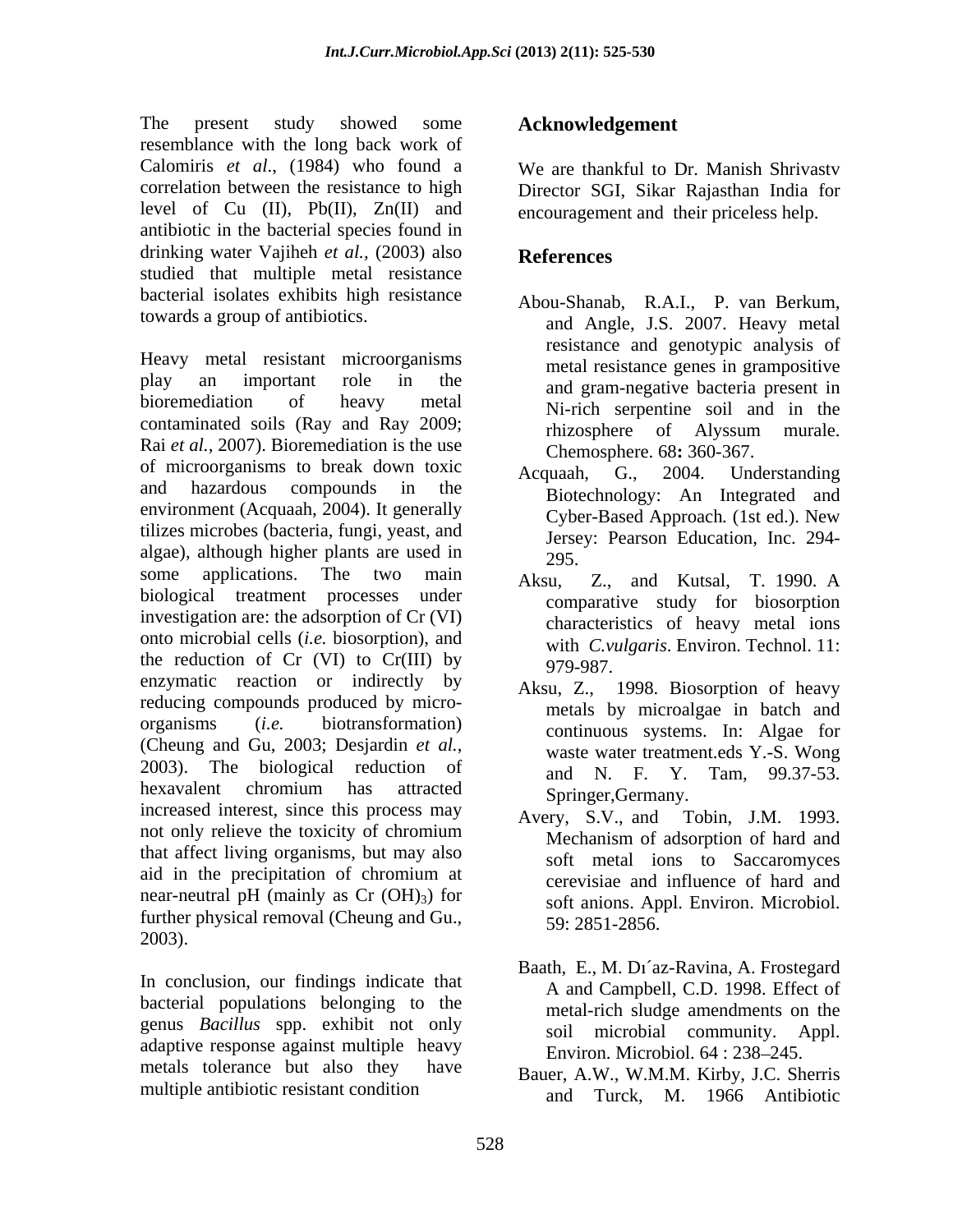susceptibility testing by a standardized some yeasts. Process Biochem. 35: single disc method. Am. J. Clin. 135-142.

- Brady, D., A.D. Stoll, L. Starke and cerevisiae. Appl. Microbiol.
- Burd, G.I., D.G. Dixon and Glick, B.R 2006. Screening of free living
- Calomiris, J.J., J.L. Armstrong and
- York, Benjamin/Cummings Pub, Co.
- Cervantes, C., J. Chavez, N.A. Cardova,
- Cheung, K.H ., and Gu, J.D. 2003. Pergamon. Wilkins Pub, MD, USA.
- Pergamon.<br>
Desjardin, V., R. Bayard, P. Lejeune and Huang, C., C. Huang and Morehart, A.L. to Reduce Chromium Toxicity and
- Doenmez, G., and Aksu, Z. 1999. The effect of copper(II) ions on the growth  $1541-1547$ .

135-142.

- Pathol. 45: 493-591. Duncan, J.R. 1994. Bioaccumulation and Nickel (II) by the non adapted and of metal cations by Saccaromyces adapted growing Candida sp. Wat. Doenmez, G., and Aksu, Z. 2001.Bioaccumulation of copper(II) Res. 35: 1425-1434
- Biotechnol. 41: 149-154. Farah, A., A. Iqbal and Khan, M.S. 2000. Plant growth promoting bacteria rhizospheric bacteria for their that decrease heavy metal toxicity in multiple plant growth promoting plants. Can. J. Microbiol. 46: 237-245. activity, Microbiol. Res. 163 : 173- 2006. Screening of free living rhizospheric bacteria for their multiple plant growth promoting 181.
- Seidler, R.J. 1984. Association of Gadd. G.M., 1992. Metals and metal tolerance with multiple microorganisms: a problem of antibiotic resistance of bacteria definition. FEMS Microbiol. Lett. 100 isolated from drinking water, Appl.  $\qquad \qquad$  : 197–204. Gadd, G.M., 1992. Metals and microorganisms: a problem of  $: 197 - 204.$
- Environ. Microbil. 47 : 238-1242. Giller, K.E., E. Witter and McGrath, S.P. Cappuccino, J.C., and Sherman, N. 1998. Toxicity of heavy metals to 1992. In: Microbiology. A microorganisms and microbial process Laboratory Manual, third ed., New in agricultural soils: a review.Soil Biol. Biochem. 30: 1389-1414.
	- P. De Na Mora and Velasco, J.A. S.P.1998. Toxicity of heavy metals to 1986. Resistance to Metal by microorganisms and microbial *Pseudomonas aerugenosa* Clinical processes in agricultural soils: a Isolates. Microbiol. 48 :159- 163. review. Soil Biol. Biochem. 30: 1389- Giller, K., E. Witter, E. and McGrath, microorganisms and microbial 1414.
	- Reduction of Chromate (CrO42-) by an Holt, J.G., N.R. Krieg, P.H.A. Sneath, Enrichment Consortium and an Isolate **Enrichment Consortium and an Isolate E I.T.** Staley and Williams, S.T. 1994. of Marine Sulfate-reducing Bacteria. In. Bergy s Manual of Determinative Chemosphere. 52: 1523–1529. Bacteriology, nineth ed., Williams and J.T. Staley and Williams, S.T. 1994.
	- Gourdon, R. 2003. Utilisation of 1990. The removal of copper from Supernatants of Pure Cultures of *Streptomyces thermocarboxydus* NH50 1990. The removal of copper from dilute aqueous solutions by Saccharomyces cerevisiae. Wat. Res. 24: 433-439.
	- Mobility in Contaminated Soils, Igwe, J.C., I.C. Nnorom and Gbaruk, Water, Air, and Soil Pollution: Focus. B.C.G. 2005. Kinetics of 3**:** 153 160. Kluwer Academic Publishers. behaviour in soils: Implications for B.C.G. 2005. Kinetics of radionuclides and heavy metals plant growth. Afr. J. Biotechnol*.* 4(B): 1541-1547.
	- and bioaccumulation properties of Khan, M., and Scullion, J. 2002. Khan, M., and Scullion, J. Effects of metal (Cd, Cu, Ni, Pb or Zn)